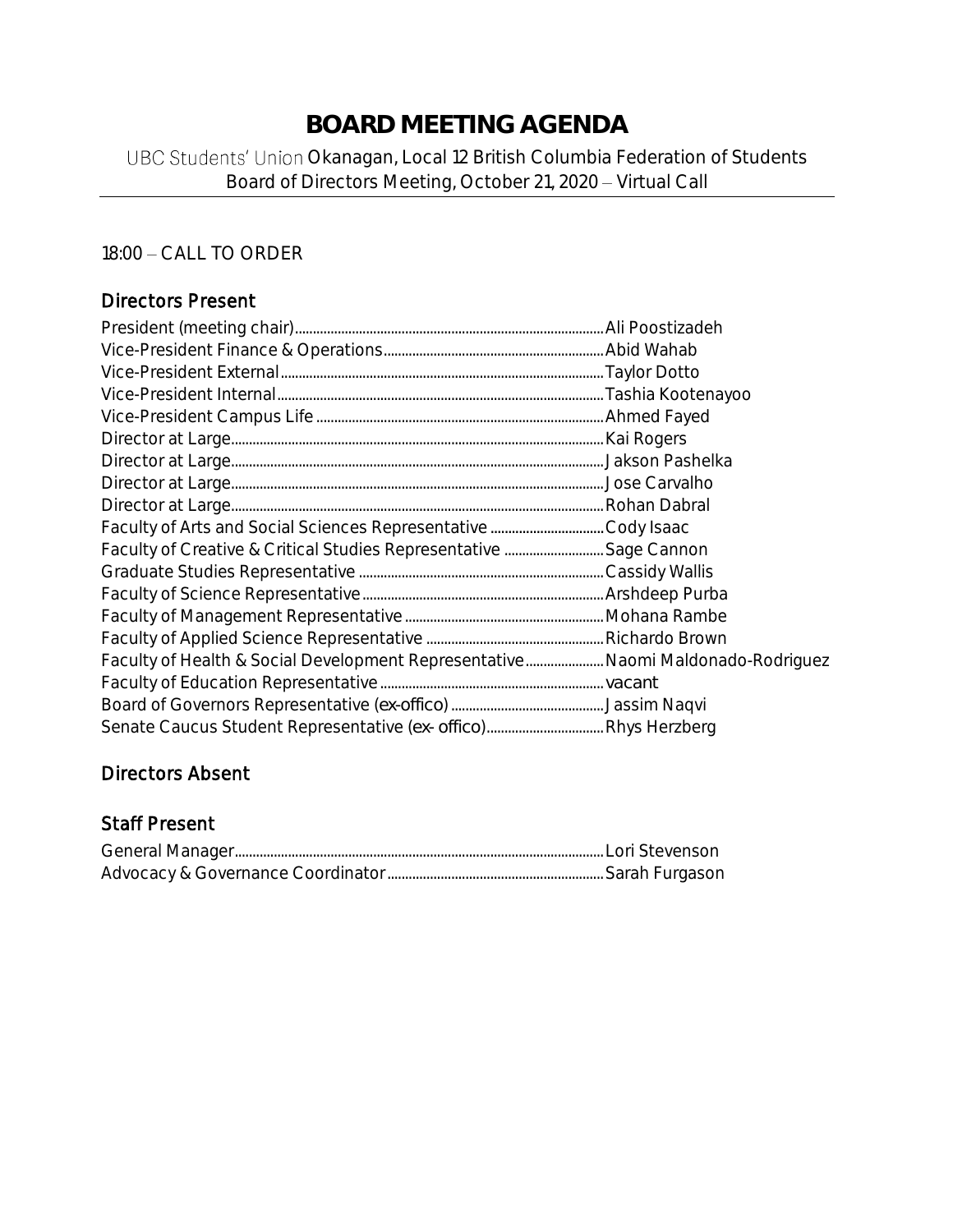**1. ACKNOWLEDGEMENT OF TERRITORY**

We would like to acknowledge that we are on the traditional, ancestral territory of the Okanagan Nation. We would like to recognize that learning happened in this place long before this institution was established. It's important that we understand that we are very privileged to be living, working, and learning in these territories that are not our own.

**2. ADOPTION OF AGENDA AND REVIEW OF MEMBERSHIP**

**20/10/21.01 MOTION**

/

Be it resolved that the agenda be adopted.

**3. ADOPTION OF MINUTES FROM PREVIOUS MEETINGS**

**20/10/21.02 MOTION**

/

Be it resolved that minutes of the meeting held October 5, 2020 be adopted.

- **4. PRESENTATIONS**
- **5. MONTHLY REPORTS**

**20/10/21.03 MOTION**

/

Be it resolved that the monthly reports for September be approved as attached.

**6. COMMITTEE BUSINESS**

### **6.1** Executive Committee

**20/10/21.04 MOTION**

/

Be it resolved that the minutes of the meeting held October 7, 2020 be adopted.

### **6.2** Finance Committee

**20/10/21.05 MOTION**

Wahab/

Be it resolved that the minutes of the meeting held October 8, 2020 be adopted.

### **6.3** Policy Committee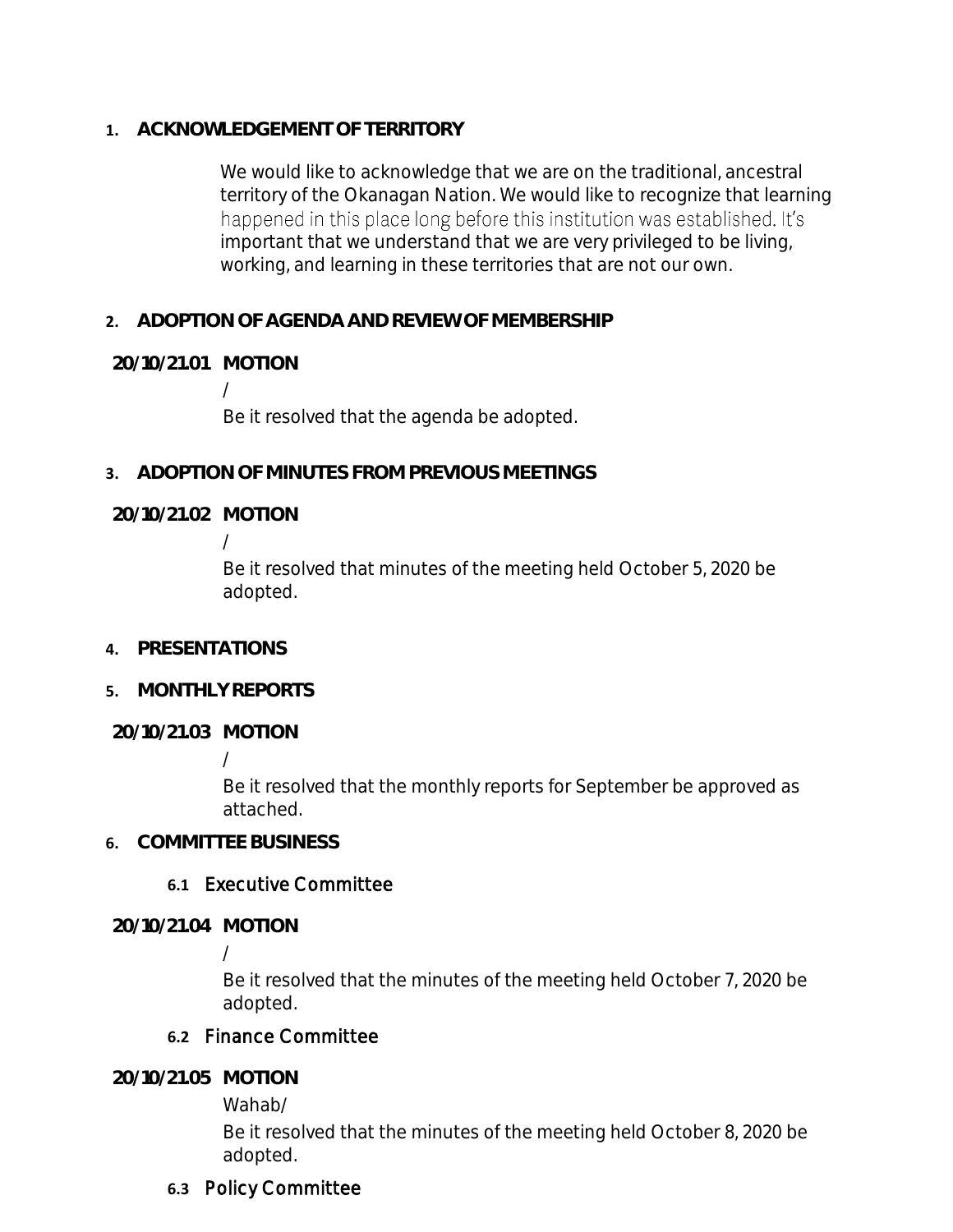# **6.4** Campus Life Committee

### **20/10/21.06 MOTION**

Fayed/

Be it resolved that up to \$2,500 be contributed towards the Two-Spirit Literature Appreciation event hosted by the UBC Library.

# **6.5** Campaigns Committee

**20/10/21.07 MOTION**

Dotto/

Be it resolved that the minutes of the meeting held October 2, 2020 be adopted.

### **6.6** Oversight Committee

**20/10/21.08 MOTION**

/

Be it resolved that the minutes of the meeting held October 14, 2020 be adopted.

### **6.7** Student Association Funding Committee

**20/10/21.09 MOTION**

Wahab/

Be it resolved that the minutes of the meeting held October 13, 2020 be adopted.

**20/10/21.10 MOTION**

#### Wahab/

Be it resolved that student associations receive funding for term 1 as follows:

| <b>Student Association</b>           | Amount  |
|--------------------------------------|---------|
| JDC West                             | \$3,000 |
| <b>Computer Science Course Union</b> | \$3,000 |
| Visual Arts Course Union             | \$3,000 |

### **7. REPORT ON UNIVERSITY RELATIONS**

### **7.1** Board of Governors

### **7.2** Senate

- **7.3** Other University Committees
- **8. OLD BUSINESS**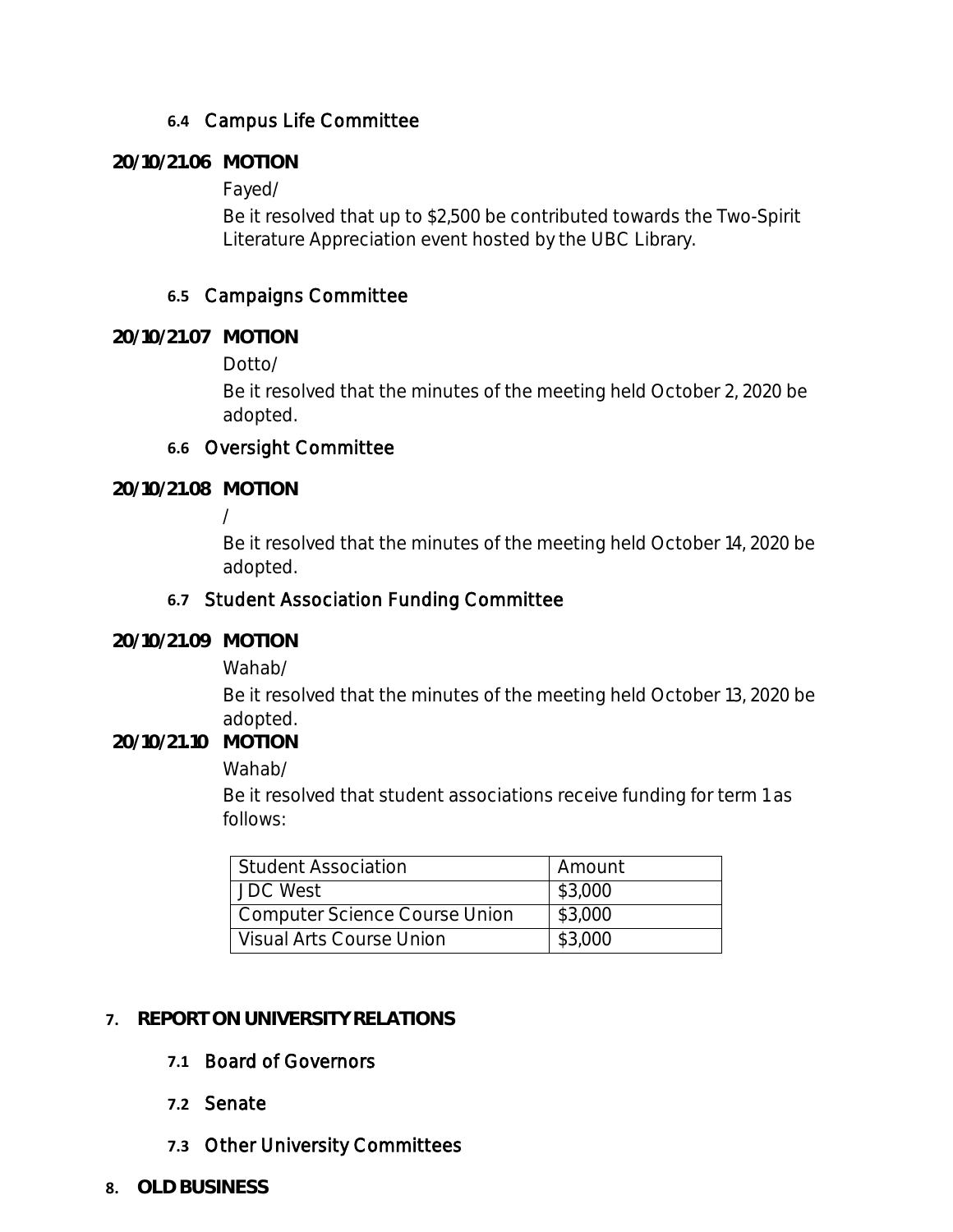### **9. NEW BUSINESS**

### **20/10/21.11 MOTION**

/

Whereas a board resolution on May 7, 2020 allowed Executive Director work hours to be reduced on an individual basis in order to accommodate minimal operations due to Covid-19; and

Whereas Executive honoraria cannot exceed the proscribed annual total of honoraria as set out in regulation 24; and

Whereas under normal circumstances Executive Directors are required to carry forward any excess hours and take as time in lieu so as not to exceed the annual maximum honoraria;

Be it resolved that for the 2020/21 Academic year Executive Directors may be compensated for hours over and above 50 worked in any pay period, to be paid as a proration of normal honoraria; and

Be it further resolved that any such proration of extra hours does not exceed the amount of pay lost to date, and that no individual Executive will be paid in excess of the proscribed annualized honoraria.

### **10. INFORMATION ITEMS**

### **10.1** Graduate Student Representation

### **10.2** Next Board Meeting

**11. ADJOURNMENT**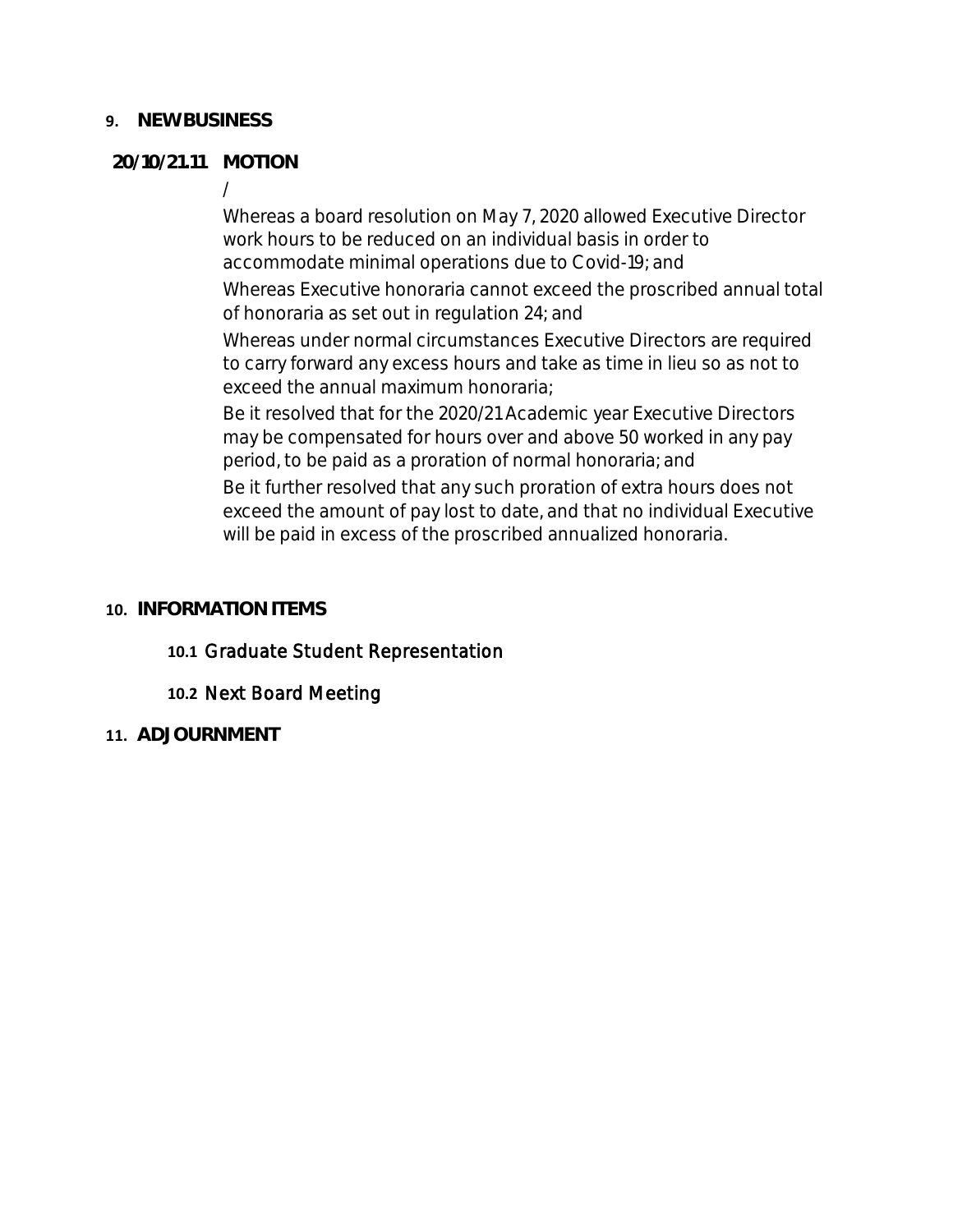Taylor Dotto – Vice President External Report Period: September 2020/21 UBC Students' Union Okanagan, Local 12 British Columbia Federation of Students

In accordance with Bylaw X, Executive Directors are required to submit a monthly written report to the Board of Directors, summarizing their activities for that month. This report is designed to provide the Board of Directors with a monthly summary of the activities of each Executive Director.

For the purpose of this report the following shall not be included as eligible work:

- attendance at Board meetings; and,
- production of this work summary;

#### Week 1

- **•** Executive Meeting
- Weekly check-in with the Advocacy and Governance Coordinator
- **•** Attended the two-day BCFS meeting on Zoom to discuss the Take It Over Campaign and the possibility of a provincial and federal election in the coming month
- **•** Attended the Open Education Working Group meeting and discussed the potential ways to run the OER Campaign on our social media for the month of September
- Campaign Committee Meeting

#### Week 2

- Weekly check-in with the Advocacy and Governance Coordinator
- Emergency Executive Meeting
- **•** Themed Planning meeting
- Meeting to discuss and develop the script for the All Gendered Washroom Awareness Campaign Video
- Worked with the Advocacy and Governance Coordinator on the BCFS Executive Report covering all work done by the UBCSUO from November 2019, to September 2020
- Creating the VP External presentation for the Student Association Orientation

- Meeting with the Campus Life Coordinator, VP Campus Life, and Advocacy and Governance Coordinator to discuss potential collaboration on upcoming campaigns/events
- Weekly check-in with the Advocacy and Governance Coordinator
- Continued work on the BCFS Executive Report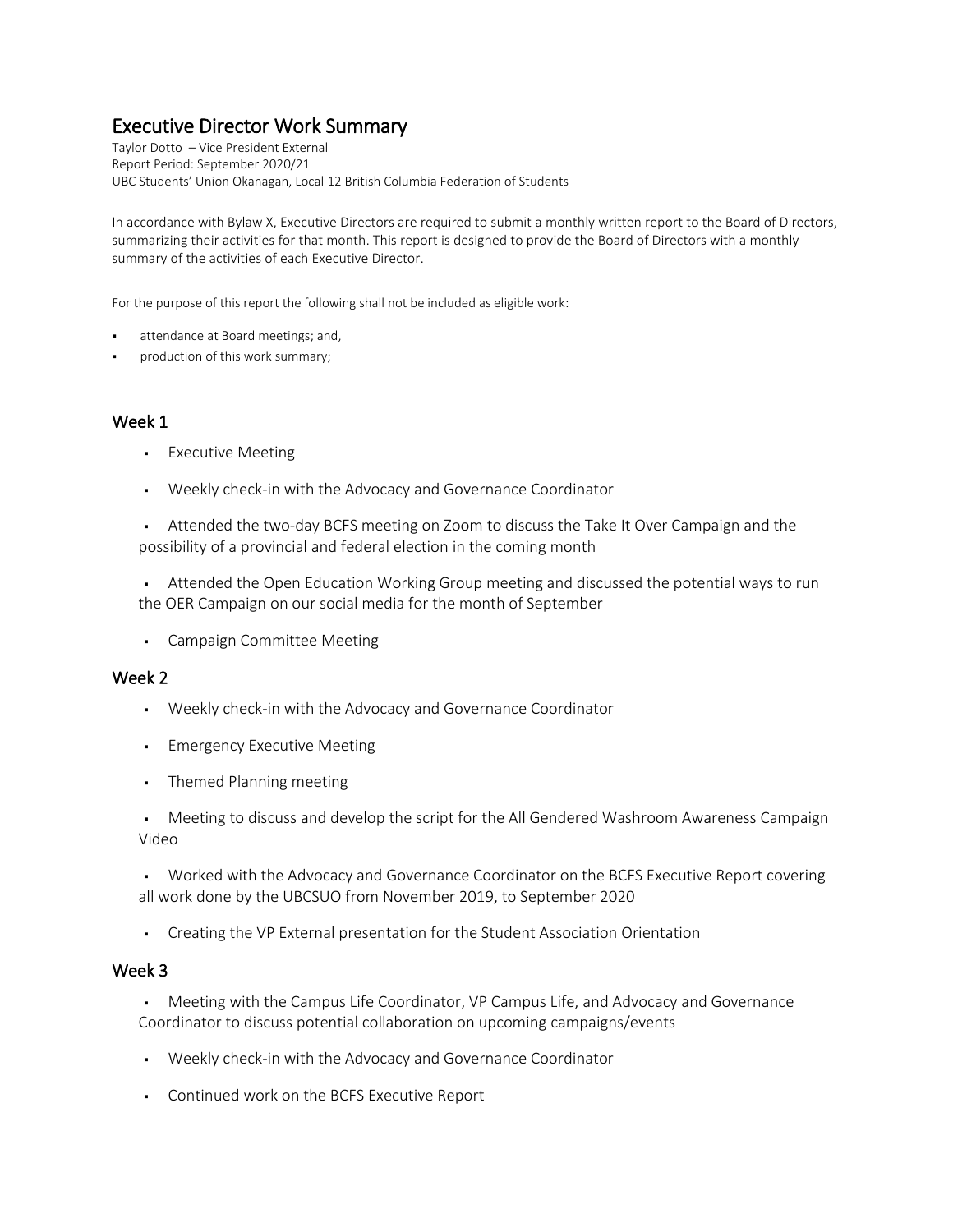- Meeting with the DVC Executives
- Presented to the Student Associations at Student Association Orientation

▪ Worked with the President to create the speaking points and presentation for the Board of Governors

#### Week 4

- Presented to the UBC Board of Governors on sustainability initiatives for the 2020/21
- Filmed the first draft of the All Gendered Washroom awareness campaign video with Cannon
- Weekly check-in with the Advocacy and Governance Coordinator
- Attended the two-day BCFS Executive meeting on Zoom

• Meeting with the VP Campus Life, the Campus Life Coordinator, and the Advocacy and Governance Coordinator to discuss Orange Shirt Day social media posts and social media strategy moving forward

- **•** Executive committee meeting
- Executive meeting with SVPRO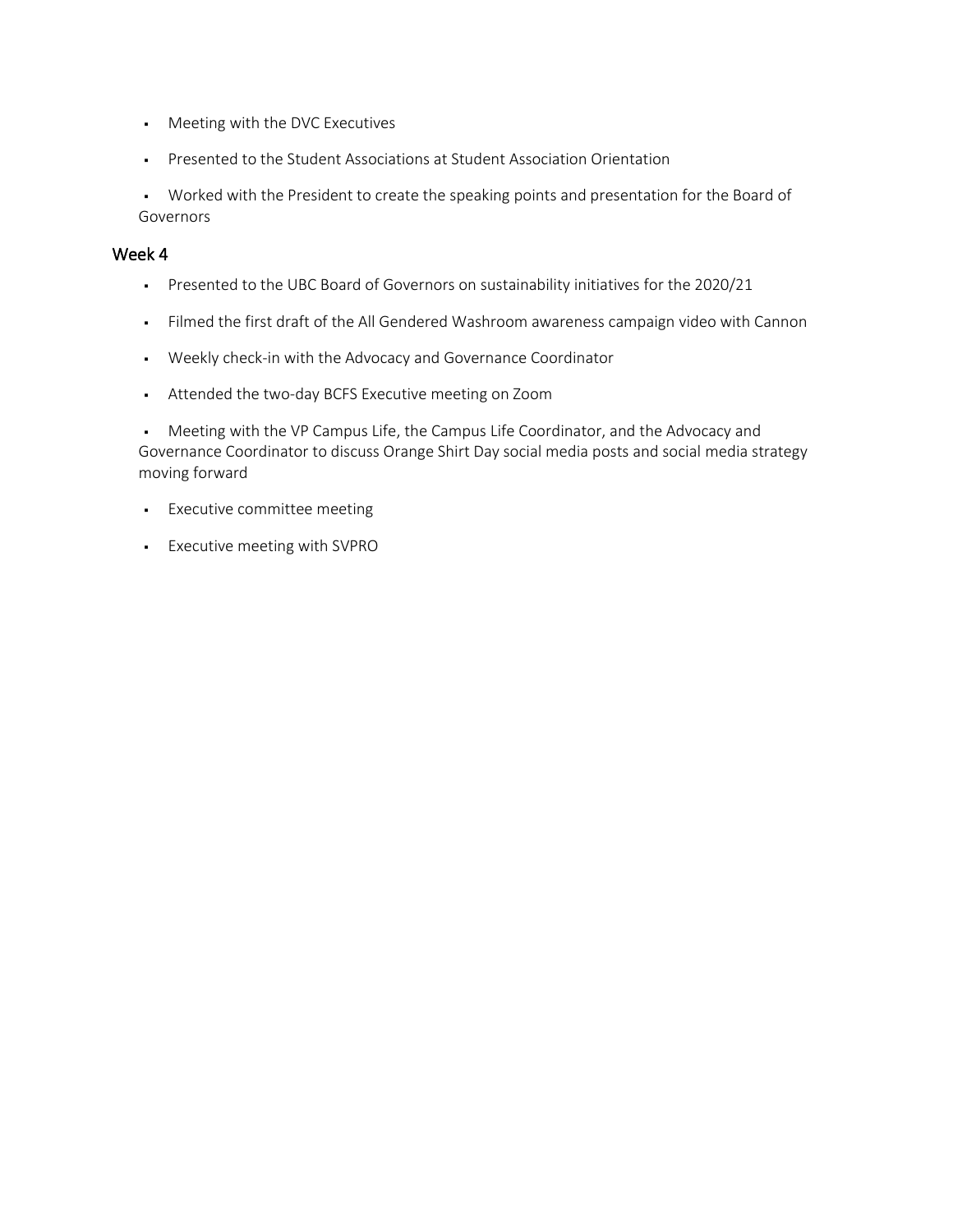Abid Wahab - VP Finance & Administration Report period; September 2020/21 UBC Students' Union Okanagan, Local 12 British Columbia Federation of Students

In accordance with Bylaw X, Executive Directors are required to submit a monthly written report to the Board of Directors, summarizing their activities for that month. This report is designed to provide the Board of Directors with a monthly summary of the activities of each Executive Director.

For the purpose of this report the following shall not be included as eligible work:

- attendance at Board meetings; and,
- production of this work summary;

#### **Week 1**

- Meeting with Lori; general updates
- Meeting with Leanne; weekly touch base, discussions regarding certain budget lines
- Attended the SUO executive meeting
- Attended the Campus Life committee meeting
- Attended the themed planning meeting
- Updating Club Funding reports; emailing responses and general communication with various Student Associations
- Meetings with several Student Association leaders
- Meeting with Tashia and Izzy; discussions about Student Association funding, policy, and regulations
- Signed cheque requisitions for expenses, signed receipts, and signed telephone bills

#### **Week 2**

- Meeting with Leanne; weekly touch base, Student Associations, and financial updates
- Meeting with Lori; in-camera discussions
- Introductory meeting with Deputy Vice Chancellor Lesley Cormack
- Meeting with Mike; discussions regarding promotion of The Well Pub
- Email communications and discussions with various Student Associations
- Signed cheque requisitions for expenses, signed receipts, and signed telephone bills

- Attended the Student Association orientation; helped guided all Student Associations, provided a presentation to all SA on all aspects of funding
- Discussions with Joe; promoting the Student-At-Large position vacancy for the Student Association Funding committee across all SUO social media platforms
- Revisions of the Student Association funding forms and writing the official 2020/21 SA funding email prior to application open date
- Chaired the finance committee meeting
- Discussions with various Student Associations regarding club funding and other financials
- Attended the SUO executive committee meeting
- Attended the Staff/Executive meeting
- Attended the SUO board meeting
- Communicated with all SUO business managers; requested and received business plans and marketing strategies from all three business managers
- Signed cheque requisitions for expenses, signed receipts, and signed telephone bills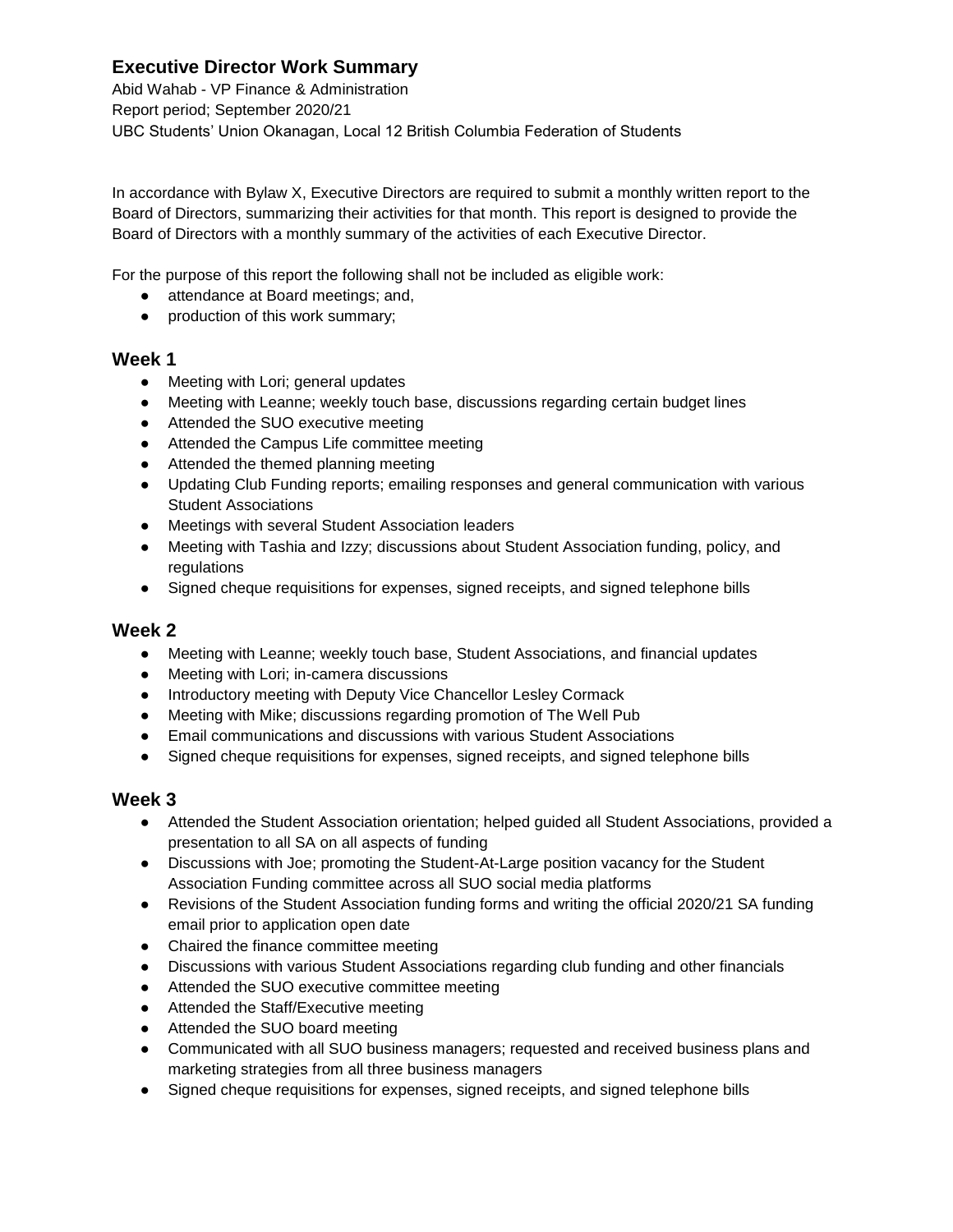Abid Wahab - VP Finance & Administration

Report period; September 2020/21

UBC Students' Union Okanagan, Local 12 British Columbia Federation of Students

- Meeting with Leanne; weekly discussions
- Updated End of Term club reports and Student Association funding application reports
- Meeting with Joe and RBC; discussed, planned, and created a timeline for my financial literacy workshop initiative
- Attended the executive review with the Oversight Committee
- Discussions with Joe regarding gift-cards; I designed and implemented grocery gift-cards as prize giveaways for draw winners of the financial literacy workshop
- Office work; responded to inquiries, meetings with different club leaders to discuss avenues for funding.
- Researching marketing strategies and other logistics for promoting the financial literacy workshops
- Signed cheque requisitions for expenses, signed receipts, and signed telephone bills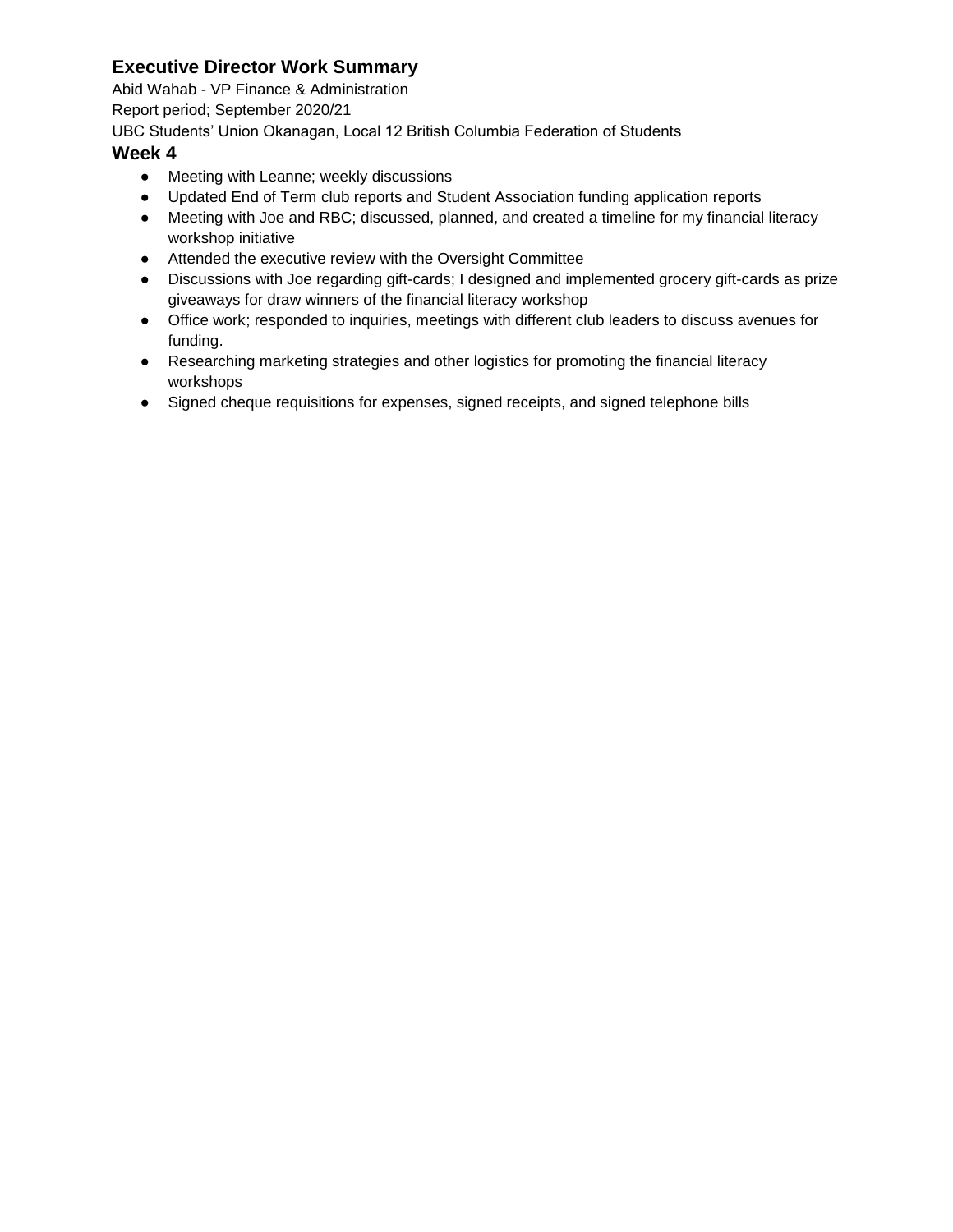Tashia Kootenayoo– Vice President Internal Report Period: September 2020/21 UBC Students' Union Okanagan, Local 12 British Columbia Federation of Students

In accordance with Bylaw X, Executive Directors are required to submit a monthly written report to the Board of Directors, summarizing their activities for that month. This report is designed to provide the Board of Directors with a monthly summary of the activities of each Executive Director.

For the purpose of this report the following shall not be included as eligible work:

- attendance at Board meetings; and,
- production of this work summary;

#### **Week 1 (Reduced 50% hours)**

- Weekly touch base with Rusch to discuss new student association applications, orientation and review of course union policies.
- Attended the UBC "Survey and Governance Committee" meeting. This committee overviews the current surveys, their results and upcoming survey plans. At this meeting I presented on the SUO COVID-19 Student Experience survey. I also discussed the importance of Indigenization when creating surveys.
- Co-chaired the Open Education Working Group meeting. During this meeting we discussed the grant criteria and open access events. Additionally, there was a presentation from AMS on their OER initiatives and areas for collaboration.

#### **Week 2**

- Attended emergency executive meeting to address the Indigenous Student Council open letter to the Board of Directors.
- Attended Themed Planning Meeting where we finalized changes to the Strategic Plan.
- Met with Haugen, Fayed, Stevenson, Rusch and Ouellet to review Student Association and SUO in-person event mandates for fall.
- Met with Rusch and Wahab to review SA Funding processes. In this meeting we overviewed last year's structure, form and relevant regulations. We discussed our plans for this year such as criteria and timelines.
- Monthly 1:1 with Stevenson to discuss Resource Centres, Policy Committee and other inquiries. It was also in this meeting we discussed the resumption of full hours for the next pay period.

#### **Week 3 (Resumption of Full Hours)**

This week I met with Rusch twice to discuss the Student Association Orientation. I also spent a significant amount of hours planning the event and organizing content, such as presentation slides. The event also took place the weekend of the 18th and was successful in attendance. There were various opportunities for students to engage with the SUO and answer questions. The zoom session was recorded for those unable to attend.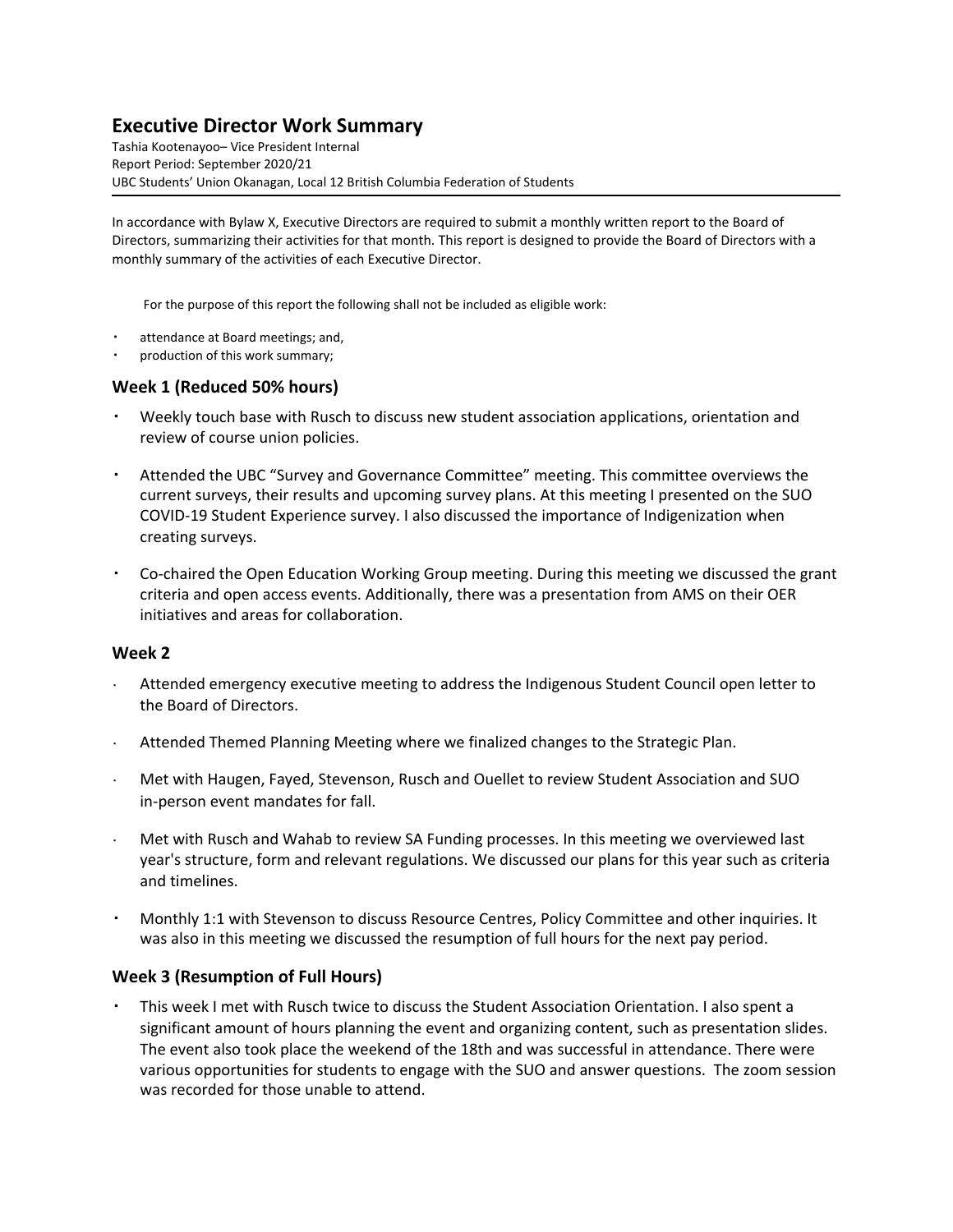- I interviewed with Global News to discuss the Federal survey on Sexualized Violence at Post Secondary Institutions in 2019. In the interview I outlined the importance of education on SV to create cultural awareness and change.
- Attended the Media Fund committee meeting.
- Met with AMS to discuss Open Access Week event collaboration and plans for a student led presentation.

- Attended the Executive Committee meeting.
- Attended Staff-Executive meeting.
- Followed up with Student Association orientation. As a means of helping those unable to attend for various reasons I created a quiz as means of assessment on the recorded video.
- Reviewed the ISC letter and created an internal document to outline our plan of action. The purpose of the report was to review the situation, calls to action and outline our communication with the ISC.
- Assisted Student with their inquiries on the EngSoc "Club Affiliation form" and processes. Reviewed their bylaws, policies and other governing documents and organized a meeting with their executive.
- Met with the SVPRO to discuss the implementation of Section 17 "Sexualized Violence and Misconduct" Policy and areas for collaboration of educational campaigns.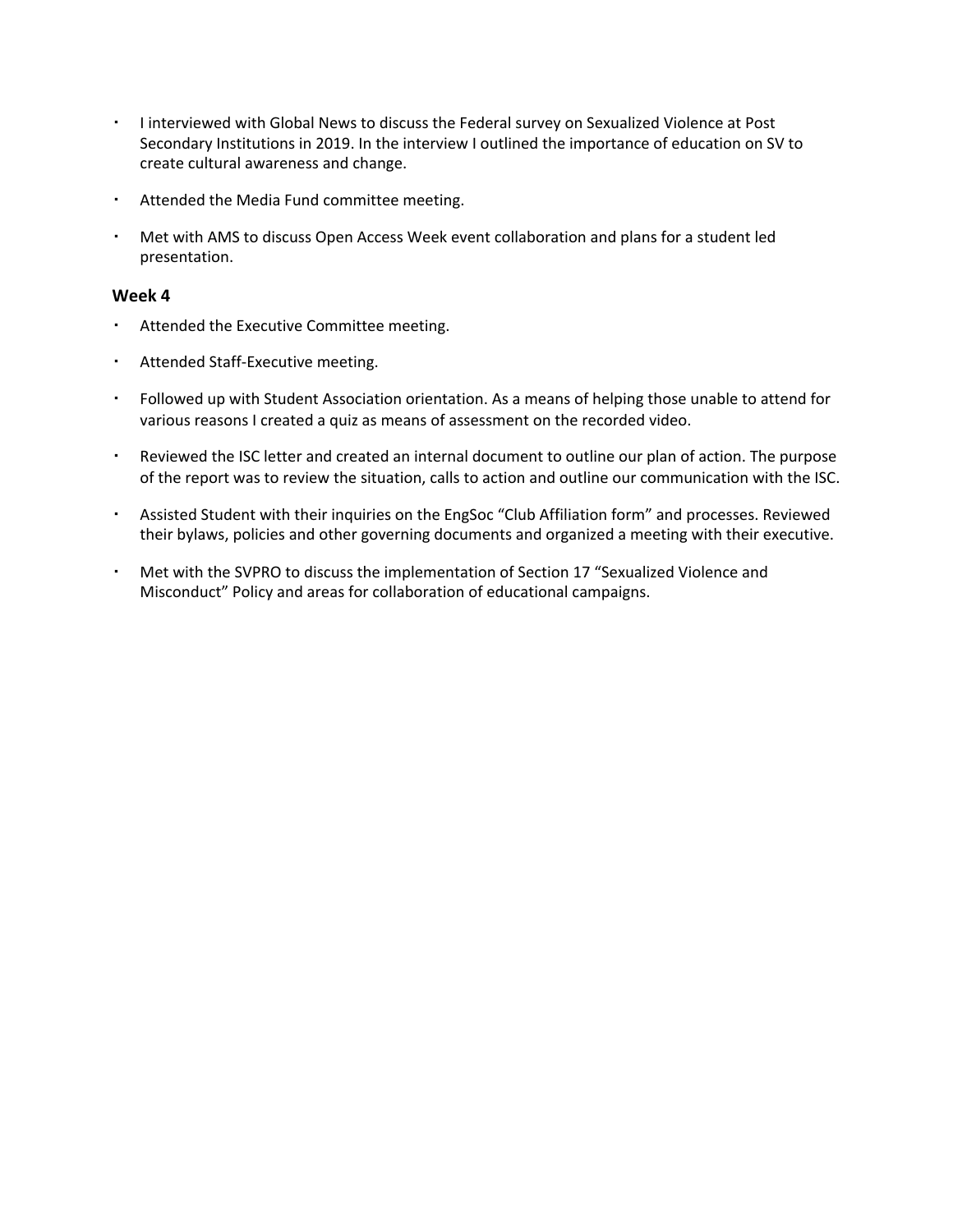# General Manager Work Summary

Lori Stevenson – General Manager Report Period: September 2020 UBC Students' Union Okanagan, Local 12 British Columbia Federation of Students

### Office & Administration

- Assisted with the finalization and distribution of the Health and Dental benefits enhancement communication
- Worked with Rachel and Bahareh Jokar (StudentCare) to obtain and distribute opt-out information and messaging for international students

### University Relations & Committees; Other stakeholder meetings

- Meeting with APS Dan Odenbach and Adrienne Vidan
- Met with Jay Graham and Jennifer Kerr from Enrollment Services to discuss both their and our plans for service provision to students and opportunities to collaborate or work together to ensure student needs are being met while the majority of UBCO staff are not present on campus
- Capital Planning meeting with Rob Einerson, Jennifer Sanguinetti, and John Metras discussion of steps, timelines, and requirements for SUO building planning process
- Final campus resumption planning meeting with Shelley Kayfish capacity of UNC, Well; anticipated traffic and seating needs

### Events/Projects/Operations

- Meetings with SUO stakeholders re: Student Association events and how to proceed this term; group proposed no in person to be held and submitted that recommendation to the board
- Attended "Orange Shirt Story Webinar" in honor of Orange shirt day
- Reviewed slide deck for By-Election All-Candidates meeting and provided feedback to CRO

#### Human Resources Work

- Ongoing 1:1 meetings with staff checking in on work and goal progress; assessing challenges or pinch-points; coaching on issues as needed
- Began weekly staff meetings to keep us connected in this remote work environment

### SUO Committee Work

- Oversight Committee preparation and planning for the September Executive reviews; pre-meetings for review prep & solicitation of follow up; sat in on the first two executive review sessions (the remaining three fell into Oct)
- Media fund meeting determination of funding for the Phoenix; transitioning of Heatwave from Media outlet to Student Club.
- Finance Committee regular committee meetings: review of SUO YTD operations; review of UBC/UBCO financial performance and impacts attributed to Covid-19 (enrollment numbers, incidental service revenue impacts); began discussion on long term investment strategy and plans to bring in our Financial and Investment strategists from the bank to advise.
- Policy Committee Elections & Student Associations regulations discussion and proposed changes; procedures manual discussion and action items; Senate & BoG election discussion
- Executive Committee three meetings
- $\blacksquare$  Electoral Committee one meeting to discuss the upcoming by-election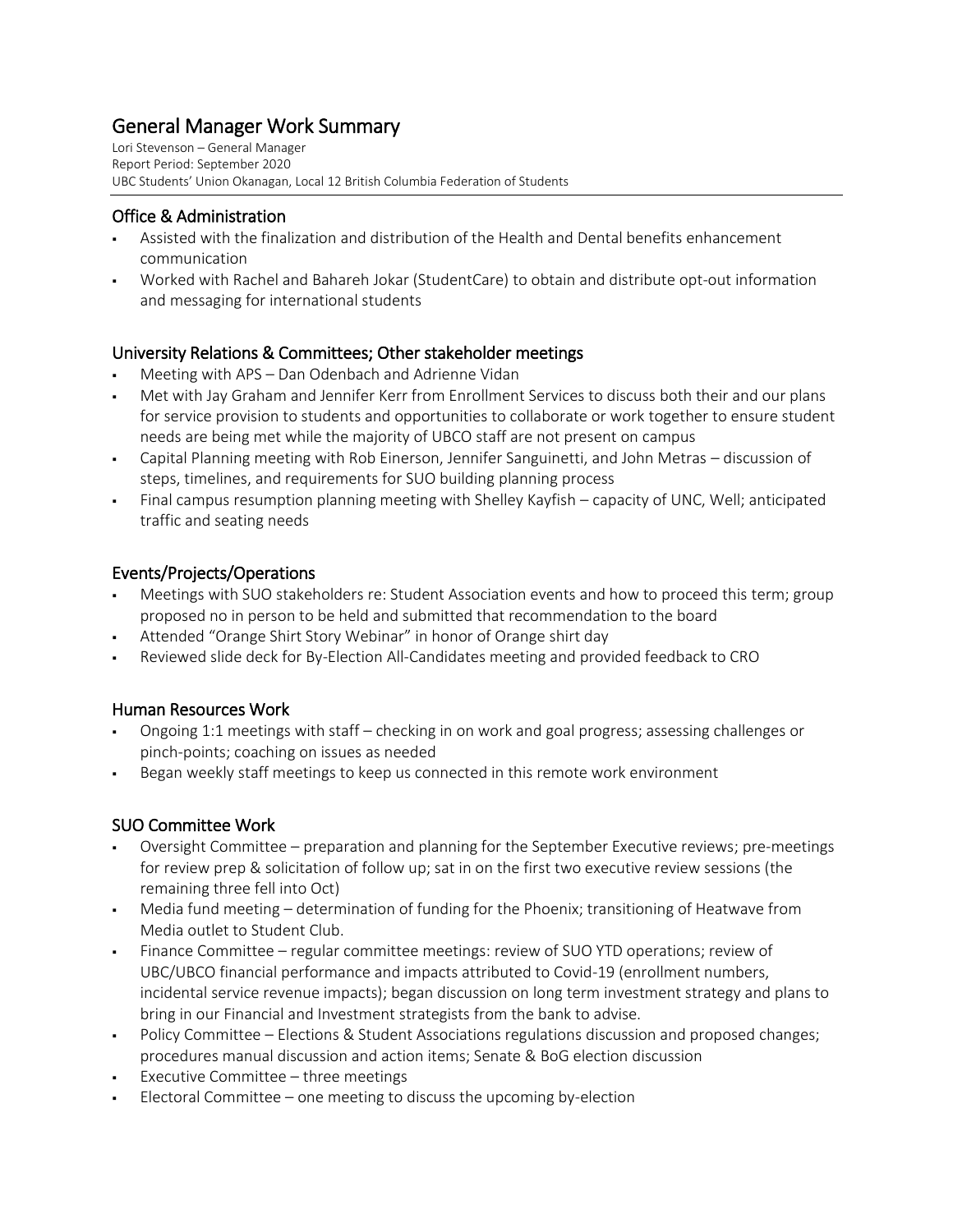# **FINANCE COMMITTEE MEETING AGENDA**

UBC Students' Union, Okanagan Finance Committee Meeting, OCTOBER 8 2020 SUO CONFERENCE ROOM

# $11.10 -$ Call to Order

Meeting called to order at 11.10.

### Directors Present

| Vice-President Finance (meeting chair) | Abid Wahab   |
|----------------------------------------|--------------|
| Director at Large                      | Rohan Dabral |
|                                        |              |

### Directors Absent

| President              | Ali Poostizadeh |
|------------------------|-----------------|
| <b>General Manager</b> | Lori Stevenson  |

### Staff Present

Finance Manager **Leanne Smailes** 

# **1. ACKNOWLEDGEMENT OF TERRITORY**

We would like to acknowledge that we are on the traditional, ancestral territory of the Okanagan Nation. We would like to recognize that learning happened in this place long before this institution was established. It's important that we understand that we are very privileged to be living, working, and learning in these territories that are not our own.

### **2. ADOPTION OF AGENDA**

8/10/11.12 MOTION Dabral/Smailes. Be it resolved that the agenda be adopted. CARRIED

- **3. PRESENTATIONS**
- **4. OLD BUSINESS**
- **5. NEW BUSINESS**
- **6. INFORMATION ITEMS**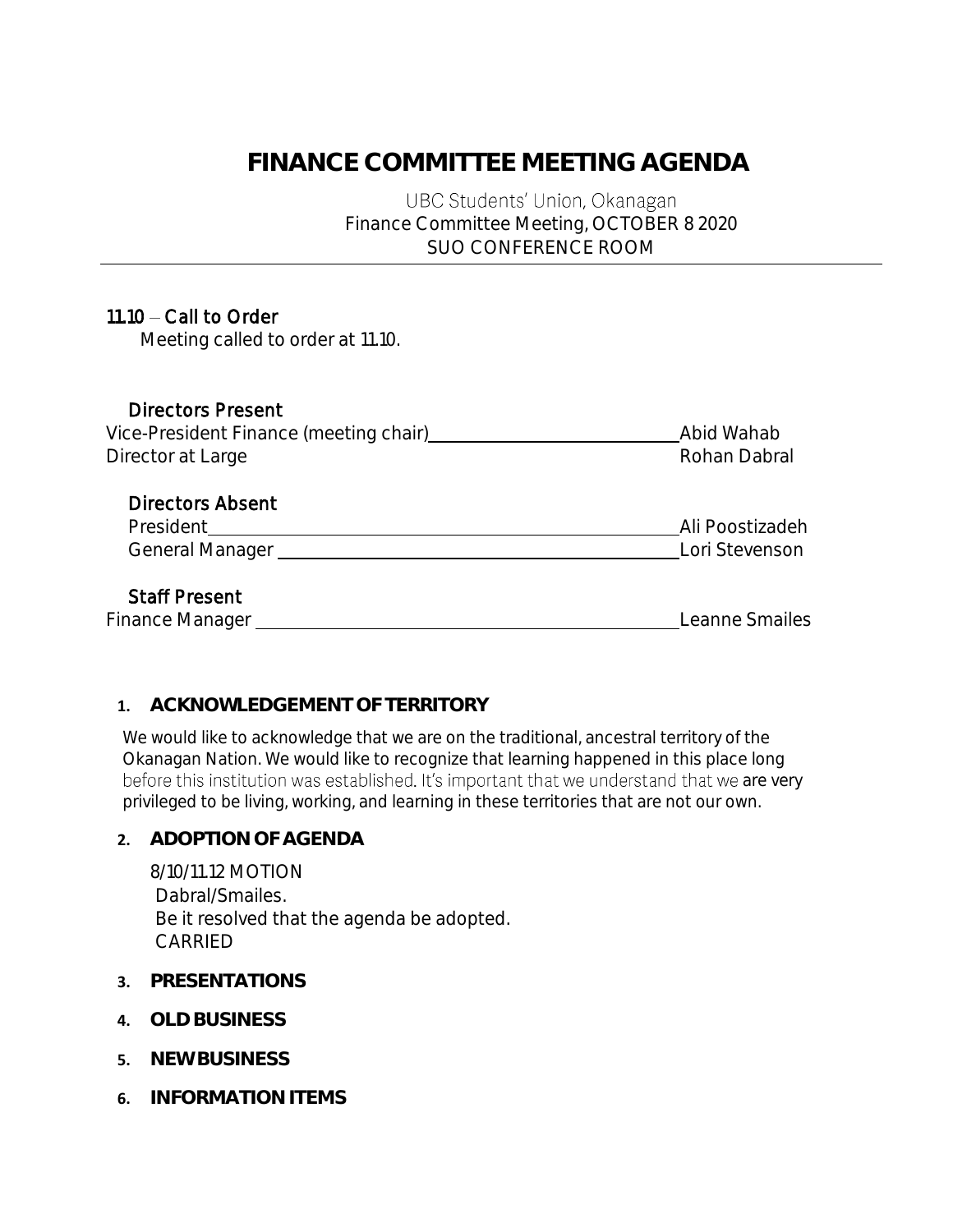# 6.1 Discussions

### 6.1.1 **Review of SUO financial update to Sept 30**

Wahab presented the YTD Sept 30 Statement of Operations. Smailes provided updates on particular budget lines.

### **6.1.2 Review of SUO Businesses**

Wahab presented the business strategy reports from the managers of Well Pub, Green Bean, and Green Text. Dabral commented on ways to improve marketing plans. Smailes suggested that we set follow-up meetings with each business manager prior to the next finance committee meeting.

### **6.1.3 Investment Strategy Discussion**

Smailes provided supporting documents for SUO's long-term investment strategy meeting with Valley First on October 19th.

### **7.** ADJOURNMENT

Meeting adjourned at 12.22pm.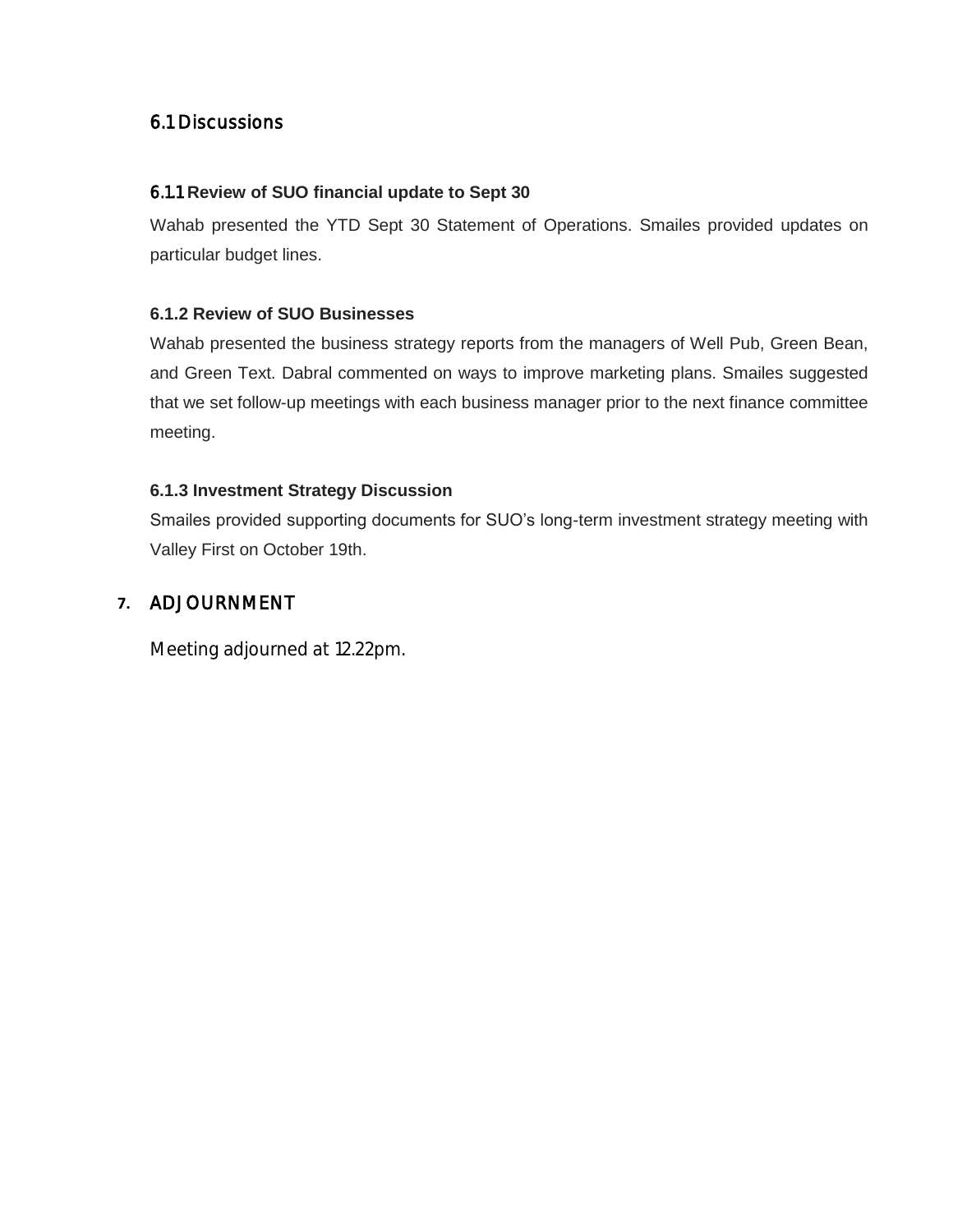# **CAMPAIGNS COMMITTEE MEETING MINUTES**

UBC Students' Union Okanagan Executive Committee Meeting, October 2, 2020, Virtual Call

Meeting called to order at 12:02

## Directors Present

| Faculty of Creative and Critical Studies Representative Sage Cannon               |  |
|-----------------------------------------------------------------------------------|--|
| Faculty of Health and Social Development Representative Naomi Maldonado-Rodriguez |  |
|                                                                                   |  |
|                                                                                   |  |
|                                                                                   |  |
|                                                                                   |  |
|                                                                                   |  |

### Directors Absent

### Staff Present

### **1. ACKNOWLEDGEMENT OF TERRITORY**

We would like to acknowledge that we are on the traditional, ancestral territory of the Okanagan Nation. We would like to recognize that learning happened in this place long before this institution was established. It's important that we understand that we are very privileged to be living, working, and learning in these territories that are not our own.

### **2. PRESENTATIONS**

### **3. OLD BUSINESS**

**3.1** Open Educational Resources Contest Update

Dotto gave an update on the OER Contest that took place on the SUO facebook page.

### **4. NEW BUSINESS**

**4.1** Take it Over Campaign

Dotto provided information about the Take if Over campaign and asked committee members for ideas about how to promote the election to students.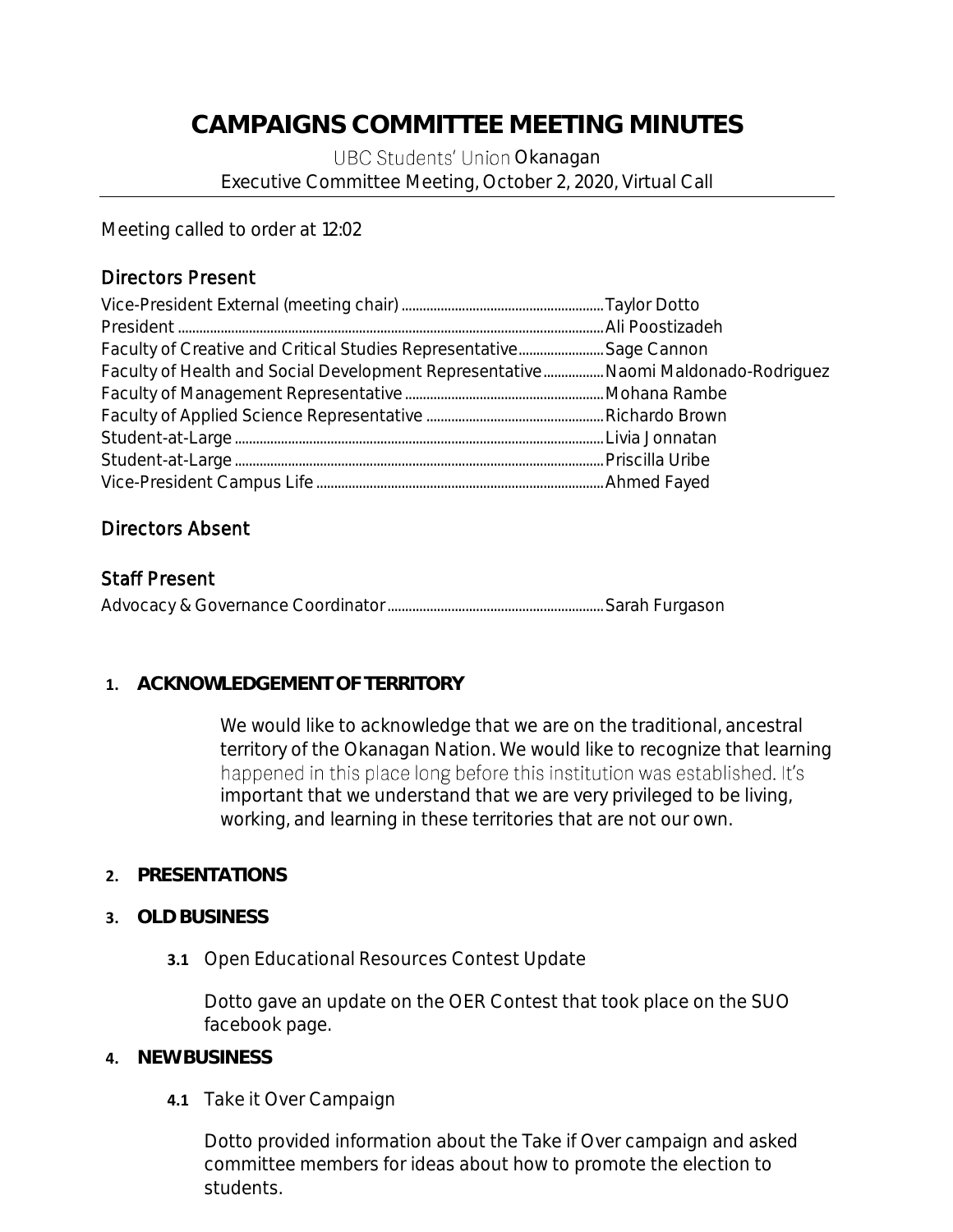Poostizadeh and Fayed suggested using videos to engage students. Maldonado-Rodriguez said helping students find information about the options would help them decide how they want to vote. Poostizadeh said a town hall would be a great opportunity for students to ask questions about issues that matter to them. Committee members talked about local celebrities who might help promote the campaign.

**4.2** Water Bottle Share Program Contest Winner

Dotto gave committee members information about the contest close, winners, and next steps.

**4.3** Fairness for International Students

Dotto reminded all that International Student Week is coming up in November and asked for ideas about how to promote the Fairness for International Students campaign.

Uribe suggested informing students about the cost of international student, since many students may not be aware.

Poostizadeh suggested transit advertisements could be an option since the campaign is not just for students but is meant to raise awareness to the general public.

Fayed mentioned other kinds of ads (eg. Youtube, snapchat) as options.

- **5. INFORMATION ITEMS**
- **6. ADJOURNMENT**

Meeting adjourned at 12:38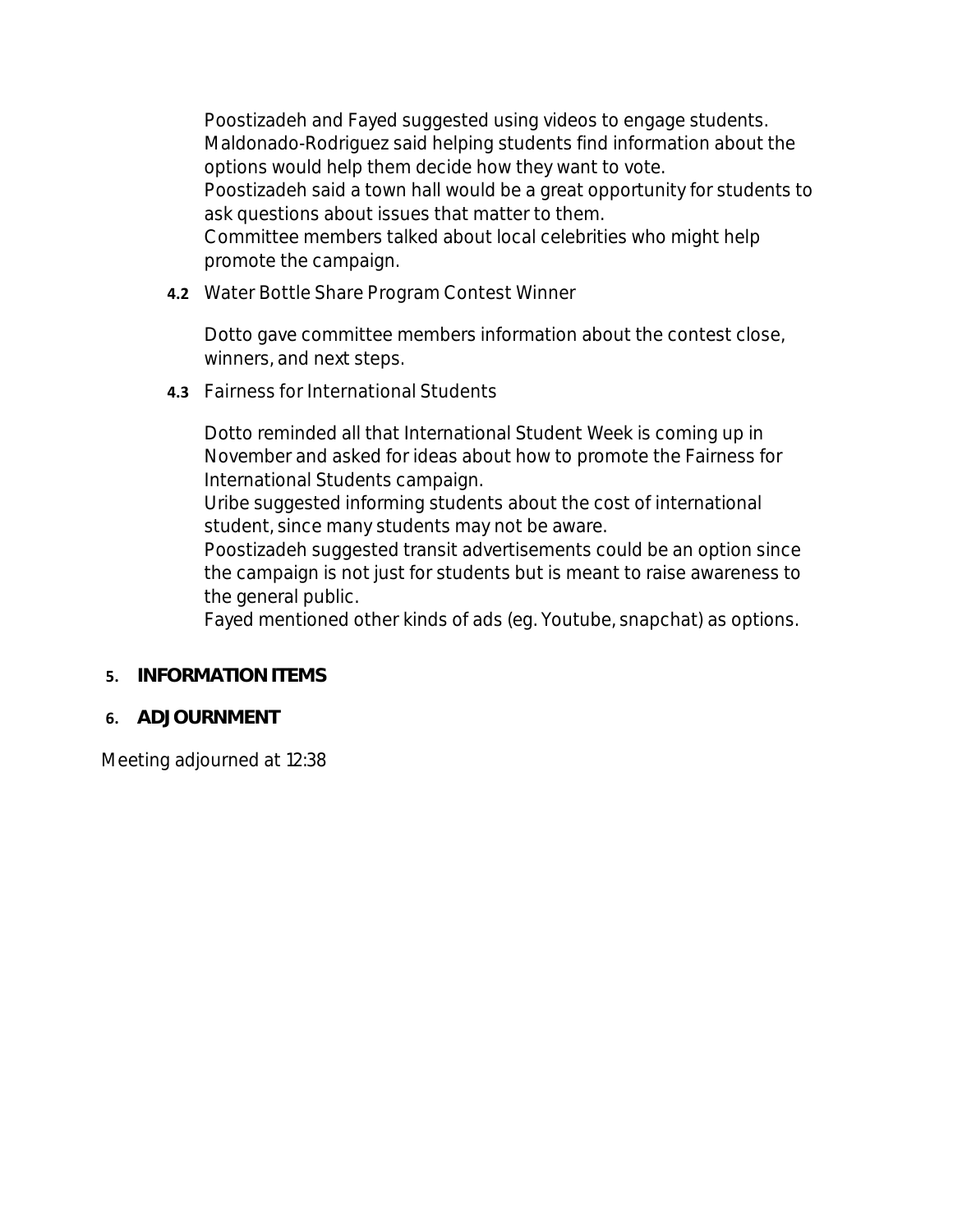# **OVERSIGHT COMMITTEE MEETING AGENDA**

UBC Students' Union Okanagan Executive Committee Meeting, Wednesday October 14, 2020, Virtual Call

14:00 - CALL TO ORDER

Meeting called to order at

# Directors Present

# Directors Absent

Faculty of Arts Representative ............................................................................Cody Isaac (On Leave)

# Staff Present

General Manager........................................................................................................Lori Stevenson

### **1. ACKNOWLEDGEMENT OF TERRITORY**

We would like to acknowledge that we are on the traditional, ancestral territory of the Okanagan Nation. We would like to recognize that learning happened in this place long before this institution was established. It's important that we understand that we are very privileged to be living, working, and learning in these territories that are not our own.

- **2. ADOPTION OF AGENDA**
- 20/10/14.01 MOTION Rogers/Purba Be it resolved that the agenda be adopted. CARRIED
- **3. PRESENTATIONS**
- **4. OLD BUSINESS**
- **5. NEW BUSINESS**
	- **5.1** Latest timesheets reviewed - No feedback or major discrepancies noted
	- **5.2** Executive Committee Pay Structure - Executive pay an honoraria – not an hourly rate or salary. This makes accountability challenging. How to strengthen the foundation of Executive team through peer accountability, as well as through the presence of the Oversight Committee.